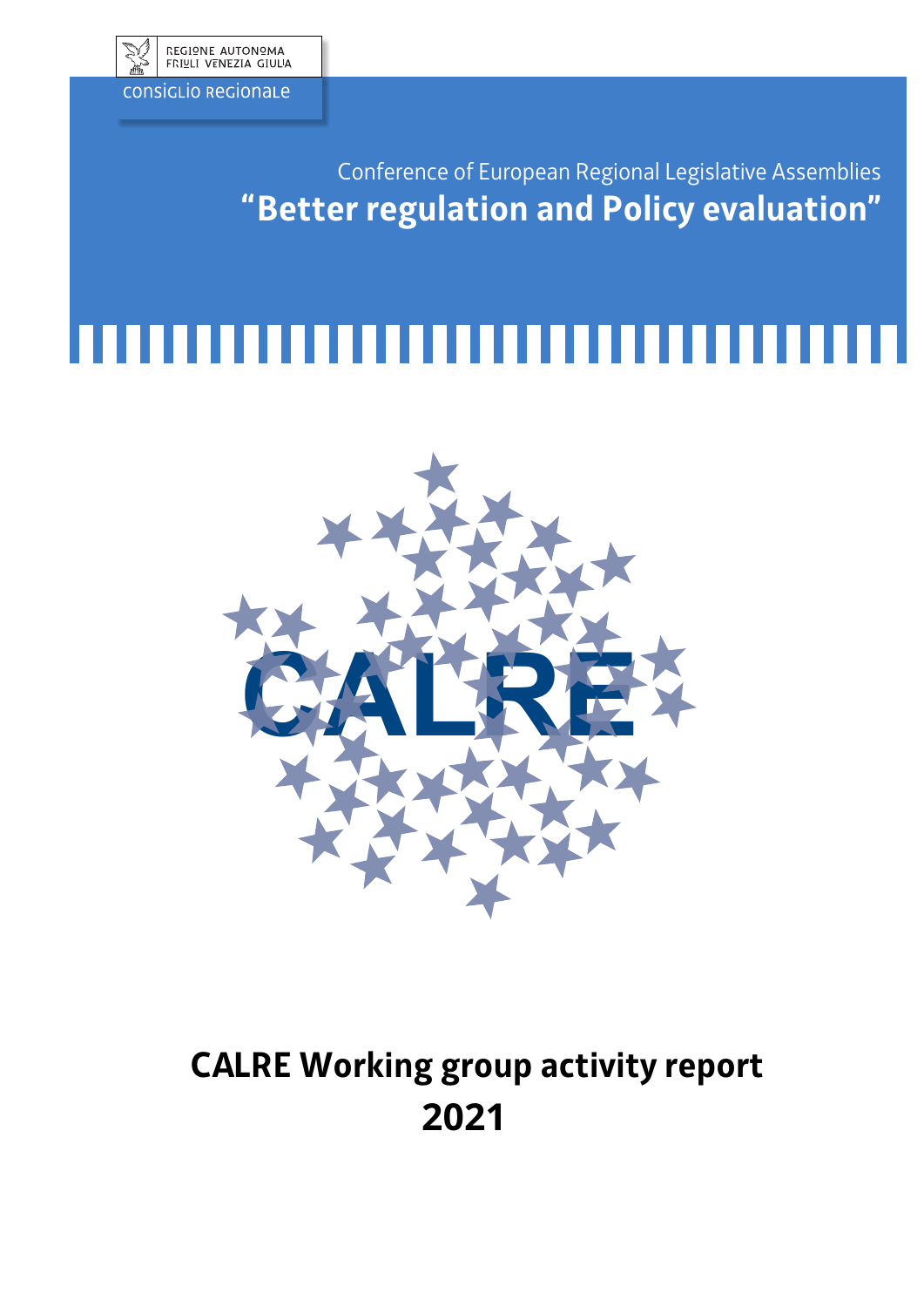## **Introduction**

The first CALRE working group on Better regulation, chaired by coordinator Mr Piero Mauro Zanin, President of the Legislative Assembly of Friuli Venezia Giulia autonomous Region, took place on 12 November 2021. In his introduction, President Zanin conveyed the greetings of the President of CALRE, Mr Gustavo Matos, who couldn't attend the meeting due to unforeseen commitments.

The opening meeting of the working group was held remotely, and had as its main theme "*Better regulation as the driving force of recovery. Best practices in the experience of legislative assemblies and new proposals*".

The meetingwas attended by Presidents and officers of various regional Parliaments belonging to CALRE (Castilla y Leόn, Azores, Wallonia, French Community of Belgium, Aosta Valley, Lombardy, Sardinia, besides the hosting Friuli Venezia Giulia), and was joined by three experts that gave their contribution as speakers:

- − Ms Antonina Cipollone, European Commission DG General Secretariat Head of Better regulation Unit;
- − Ms Fabiana Scapolo, JRC Joint Research Centre of the European Commission Head of Foresight Unit;
- − Mr Stephen Taylor, Acting General Manager and Director of the Innovation and Complex Systems Division at Area Science Park Trieste (Italy).

The experts explained, among other things, the set of legislative tools used by the European Commission and EU institutions; these instruments make up the so called "toolbox" of Better regulation.

During the meeting the coordinator, Mr Zanin, highlighted the core points of the opinion on Better regulation of which he is rapporteur for the European Committee of the Regions. The opinion should be adopted during the CoR Plenary assembly, scheduled for 1 December 2021. President Zanin's speech was the starting point of the discussion, to which the interventions of various participants followed. A major contribution to the debate was provided by: Mr Carlo Borghetti, Vice-President of the legislative Assembly of Lombardy Region; Mr Michele Pais, President of the Legislative Assembly of Sardinia autonomous Region; Mr Luis Fuentes Rodriguez, President of the Regional Parliament of Castilla y Leόn (since he couldn't attend the meeting live, he sent a video of his speech); and Mr Sebastiano Callari, Regional Minister for Heritage, Property and Administrative Simplification of Friuli Venezia Giulia Region.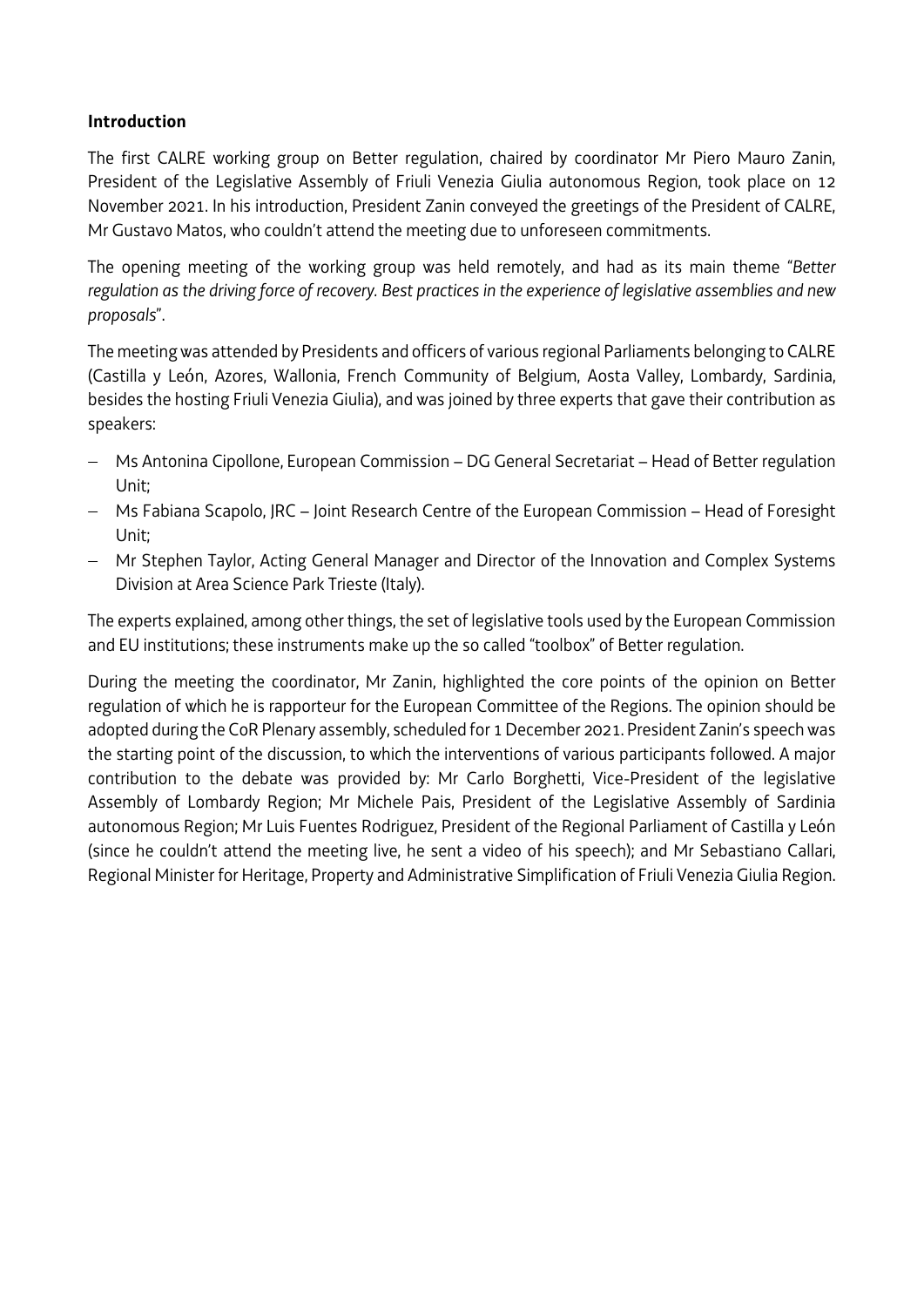# **Presidents of Regional Legislative Assemblies and their delegates**

| <b>Name</b>            | <b>Regional Legislative Assembly</b> | Country |
|------------------------|--------------------------------------|---------|
| Piero Mauro Zanin      | Friuli Venezia Giulia                | Italy   |
| Luis Fuentes Rodriguez | Castilla y León                      | Spain   |
| Michele Pais           | Sardinia                             | Italy   |
| Carlo Borghetti        | Lombardy                             | Italy   |
| Mathieu Daele          | French Community of Belgium          | Belgium |
| Benjamin Hurard        | Wallonia                             | Belgium |
| Alberto Bertin         | Aosta Valley                         | Italy   |

# **Experts**

| Antonina Cipollone | European Commission – DG General Secretariat – Head of        |  |
|--------------------|---------------------------------------------------------------|--|
|                    | <b>Better regulation Unit</b>                                 |  |
| Stephen Taylor     | Acting General Manager and Director of the Innovation and     |  |
|                    | Complex Systems Division at Area Science Park Trieste (Italy) |  |
| Fabiana Scapolo    | Joint Research Centre of the European Commission - Head of    |  |
|                    | Foresight Unit                                                |  |

# **Regional Legislative Assemblies officers**

| <b>Name</b>              | <b>Regional Legislative Assembly</b>     | Country  |
|--------------------------|------------------------------------------|----------|
| Ana Machado              | Azores                                   | Portugal |
| Alicia Maria Romero Sota | Castilla y León                          | Spain    |
| Mehdi Abidat             | French Community of Belgium              | Belgium  |
| Costanza Gaeta           | Italian Conference of the Presidents of  | Italy    |
|                          | Legislative Assemblies of Regions<br>and |          |
|                          | autonomous Provinces                     |          |
| Michele Sias             | Sardinia                                 | Italy    |
| Isabella Molina          | Lombardy                                 | Italy    |
| Elvira Carola            | Lombardy                                 | Italy    |
| Roberta Lupi             | Lombardy                                 | Italy    |
| Cherie Faval             | Aosta Valley                             | Italy    |
| Francesco Stuffer        | Aosta Valley                             | Italy    |
| <b>Fanny Codarin</b>     | Friuli Venezia Giulia                    | Italy    |
| Dora Lo Giudice          | Friuli Venezia Giulia                    | Italy    |
| Angelo Paulon            | Friuli Venezia Giulia                    | Italy    |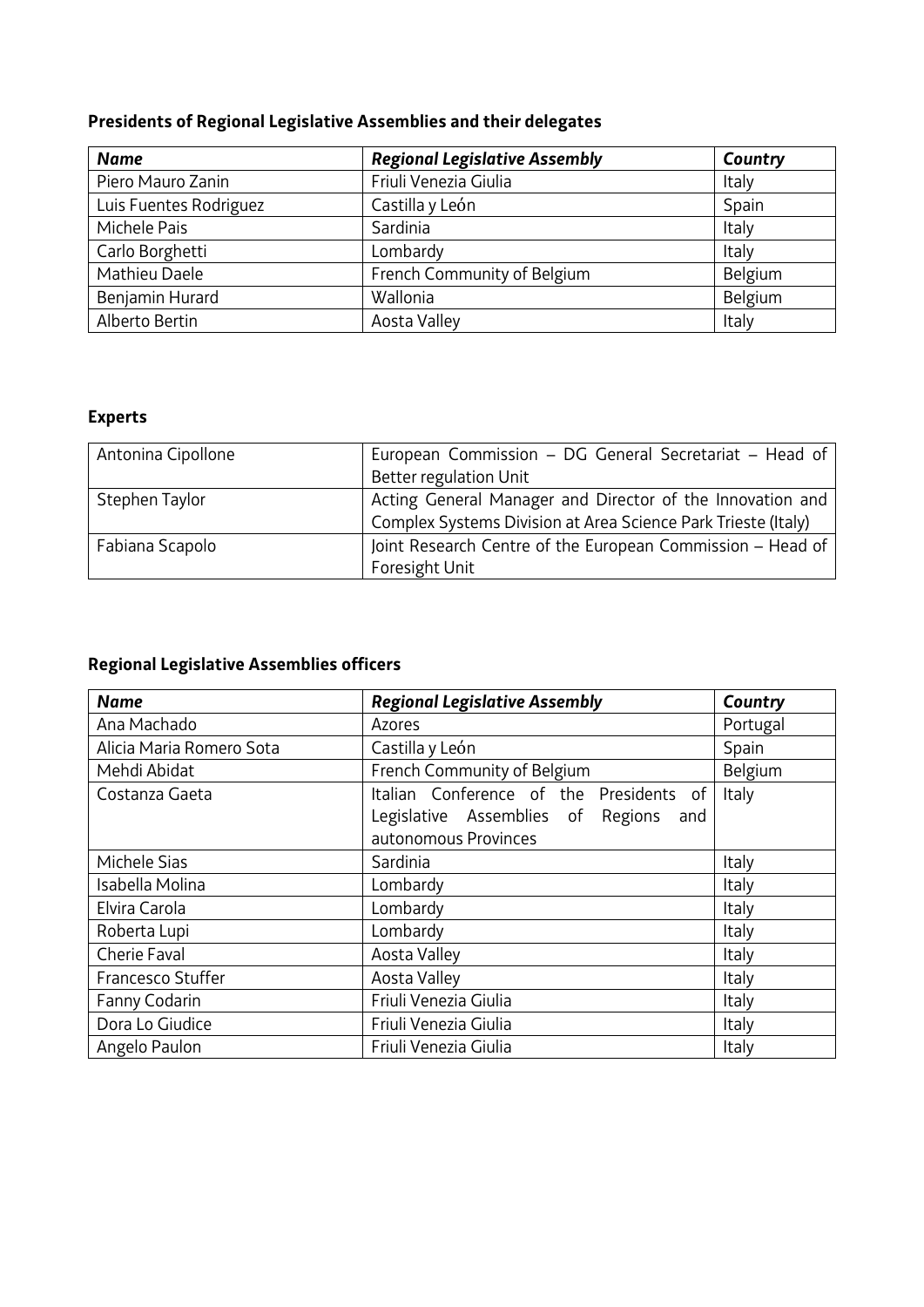#### **Agenda of the meeting**

# **BETTER REGULATION AS THE DRIVING FORCE OF RECOVERY: BEST PRACTICES IN THE EXPERIENCE OF LEGISLATIVE ASSEMBLIES AND NEW PROPOSALS**

#### **Meeting online | Friday 12 November 2021 | 11.00 A.M. – 1.00 P.M. (CET)**

#### **11.00 A.M. – OPENING AND INSTITUTIONAL GREETINGS**

- Piero Mauro Zanin, Vice-president of CALRE, President of the Legislative Assembly of Friuli Venezia Giulia autonomous Region
- **Gustavo Matos**, President of CALRE, President of the Parliament of the Canary Islands
- **Sebastiano Callari**, Regional Minister for Heritage, Property and Administrative Simplification, Friuli Venezia Giulia Regional Government

#### **11.15 A.M. – SPEECHES**

- **Piero Mauro Zanin**, Coordinator of CALRE working group on "Better regulation and policy evaluation" and rapporteur of the CoR opinion on Better regulation
- **Luis Fuentes Rodriguez**, President of the Regional Parliament of Castilla y Leόn
- President of the Legislative Assembly of Trentino Alto Adige-Südtirol autonomous Region **(T.B.C.)**

#### **11.45 A.M. – EXPERTS CONTRIBUTIONS**

- **Antonina Cipollone**, European Commission DG General Secretariat Head of Better regulation Unit
- **Fabiana Scapolo**, JRC Joint Research Centre of the European Commission Head of Foresight Unit
- **Stephen Taylor**, Acting General Manager and Director of the Innovation and Complex Systems Division at Area Science Park Trieste (Italy)

### **12.15 P.M. – DIALOGUE WITH REPRESENTATIVES OF THE EUROPEAN REGIONAL LEGISLATIVE ASSEMBLIES**

#### **12.45 P.M. – CONCLUSIONS**

**Piero Mauro Zanin**, Coordinator of CALRE working group on "Better regulation and policy evaluation"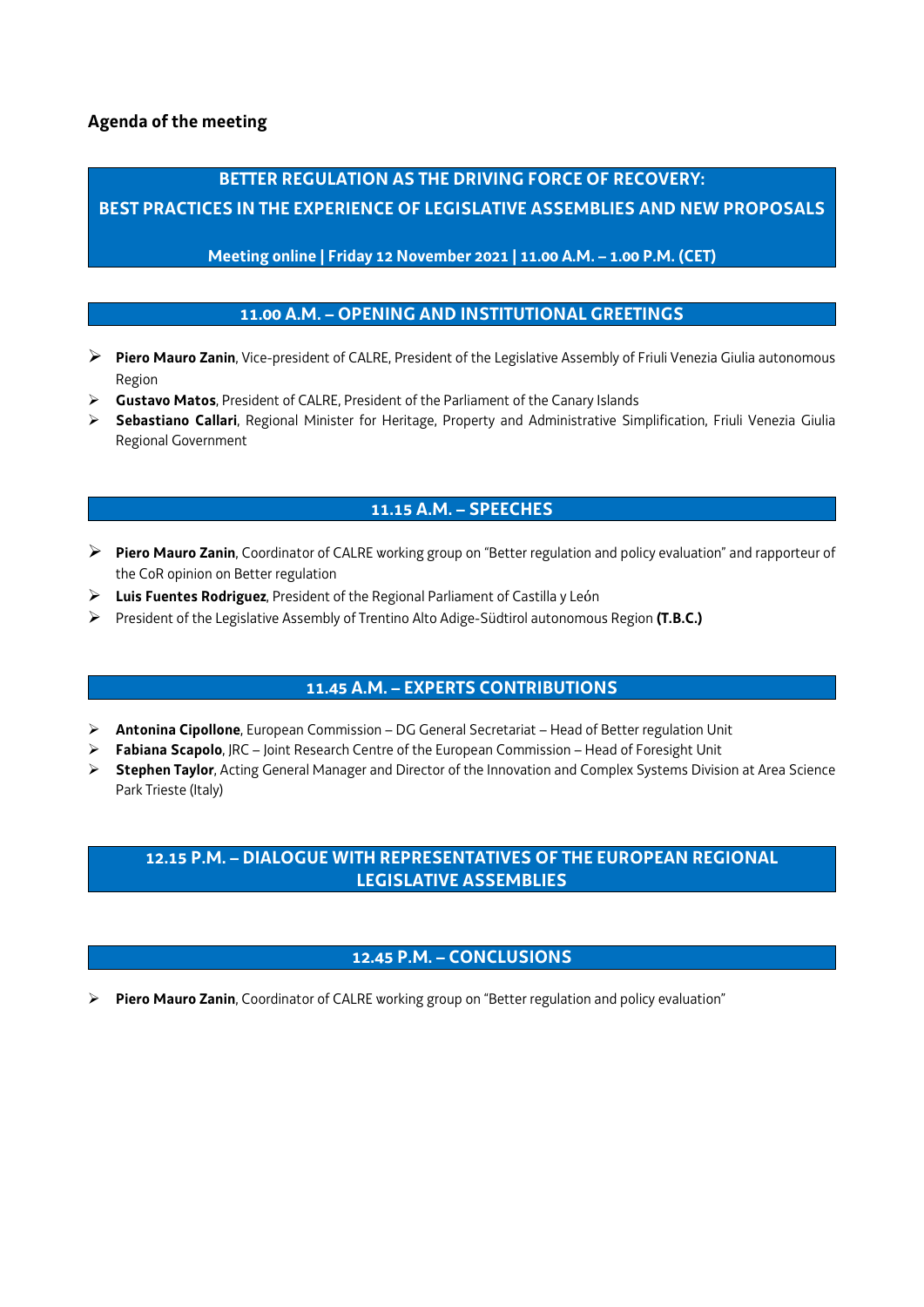

The President of the Legislative Assembly of Friuli Venezia Giulia Region, Mr Piero Mauro Zanin, and the Regional Minister, Mr Sebastiano Callari



The Vice-President of the Legislative Assembly of Lombardy Region, Mr Carlo Borghetti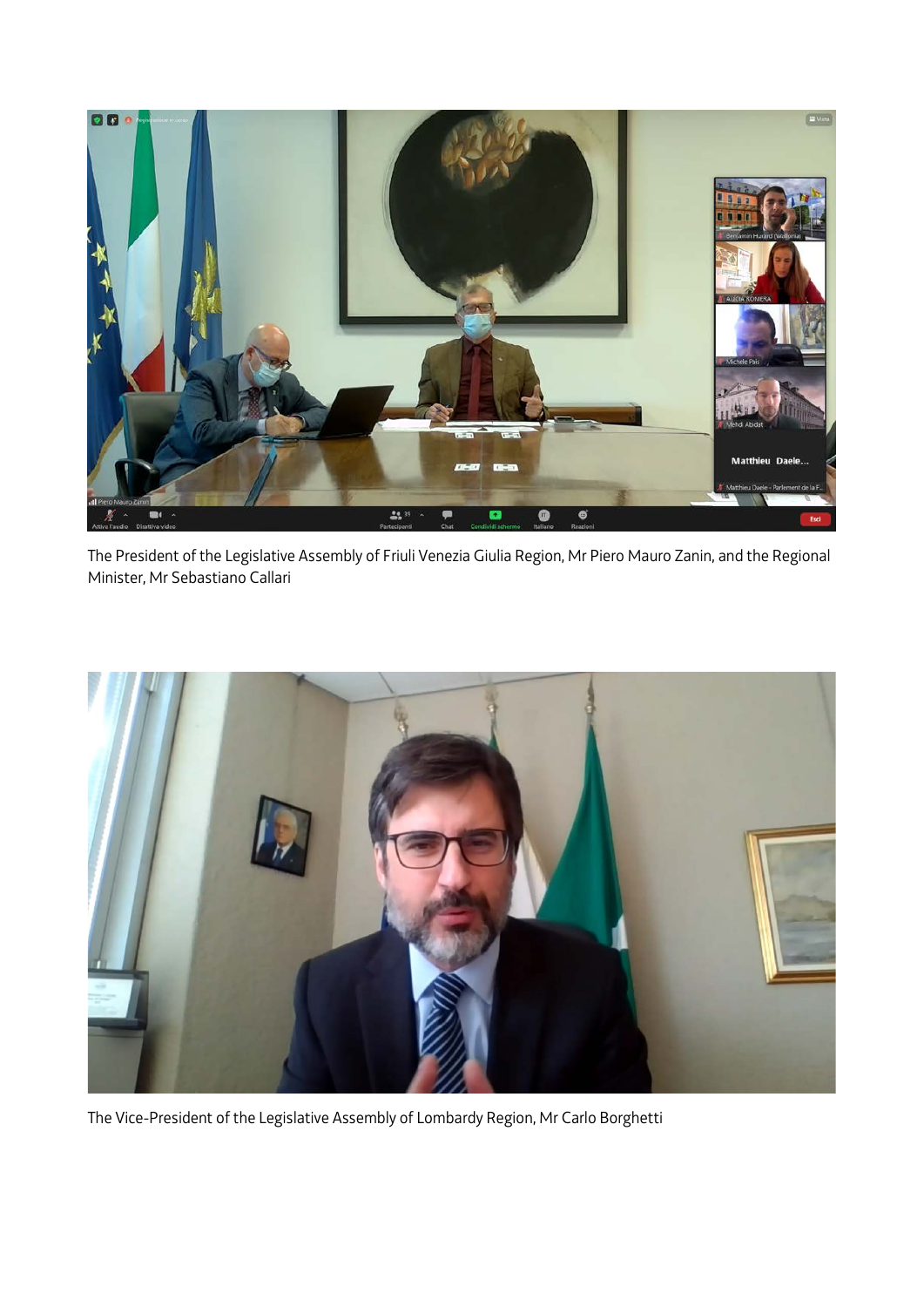

The President of the Legislative Assembly of Sardinia Region, Mr Michele Pais



The President of the Regional Parliament of Castilla y Leòn, Mr Luis Fuentes Rodriguez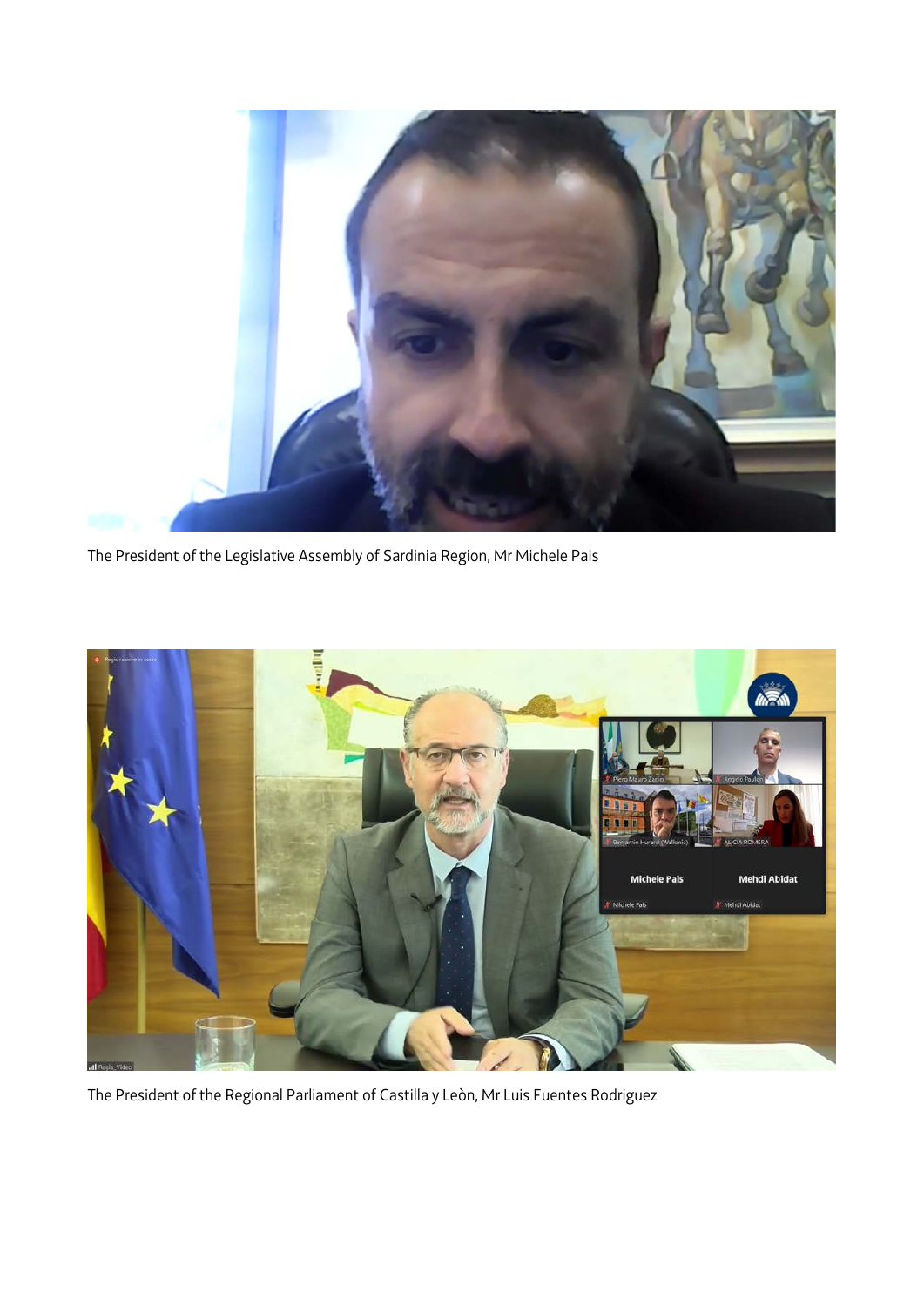### **Working group meeting outcome**

The debate that took place during the working group underlined a series of main issues, on which both the CALRE members attending and the experts joining the meeting substantially agreed. That means there is a common deep feeling among the various territories and local communities across Europe; regardless of their geographical location, regions share some important request and demands, and a vision on how legislation deeply affects their activity and their social fabric's life and work.

The outcome of the discussion can be summarized in the following key points:

- $\checkmark$  The European Commission communication on Better regulation<sup>[1](#page-6-0)</sup> is not only related to instruments and tools the EC adopted to improve its own legislative regulation process; it is in itself an opportunity through which the EC approaches Local and Regional Authorities (LRAs), to work together in a coordinated way to build the European institutional architecture of the future, and to make Europe closer to its citizens.
- $\checkmark$  Regional Legislative Assemblies cannot miss this appointment: it is necessary to join forces to make better laws, as per the European Commission communication title. **LRAs** know very well the negative impact created by unnecessary burdens that originate from over-regulation and "gold-plating": therefore, they **must be given a stronger role in the process of qualitative improvement of the legislation**, and in the democratic functioning of the EU. The function of the elected politicians, the real decision-makers, is fundamental as well: they must take their responsibility in driving change and in giving it a clear direction. A real democratic transition is needed, aside of the green and digital ones, already declared objectives of the EU.
- LRAs' contribution to the shaping of "future proof" legislation can be achieved through a **bottom-up** approach, by participating to EC's organized consultations about laws, and taking part in the monitoring and impact assessment activities. LRAs can contribute also through a **top-down** approach, by transposing into regional laws the same "toolbox" used by the European Commission: this way LRAs could assess the quality of their European Directives-implementing regulation. Only acting this way, it will be possible to consistently achieve the political goals set at European level; otherwise we will have separate entities that, even if faced by the same challenges, will prove themselves unable to have a mutual constructive dialogue.
- **Stakeholder consultations** that took place at regional and local level in various areas of the EU highlighted that very often the complications in implementing the EU law are not a consequence of Regulations and Directives in themselves. Instead, they originate mainly from the **stratification** and the non-harmonization of European, national and regional legislation. An **excess of regulation** overburdens Public Bodies and enterprises, and ends up as being ineffective for companies and citizens, **slowing** economic growth and **recovery**.
- $\checkmark$  Therefore, now more than ever the contribution of LRAs is crucial: Better regulation, aimed at administrative lessening and simplification, can and must become the **driving force of recovery and of a new economic and social growth**.
- $\checkmark$  We have to make ourselves ready to face the challenges of the future, in order to solve current problems, and also the ones that will arise from new phenomena that we still don't know well, but already anticipate the coming changes. In this perspective vision, **it is essential to link Better regulation**, in all its aspects, **to science**. Legislation can be high-quality and "fit for future" only if it is evidence-based; **gathered data must be scientifically-proven, concrete, transparent**(in terms of explaining both the evidence-gathering process and how this evidence is transmitted to the

<span id="page-6-0"></span> <sup>1</sup> COM(2021) 219 final of 29 April 2021 **"***Better [Regulation:](https://ec.europa.eu/info/files/better-regulation-joining-forces-make-better-laws_en) Joining forces to make better laws***"**.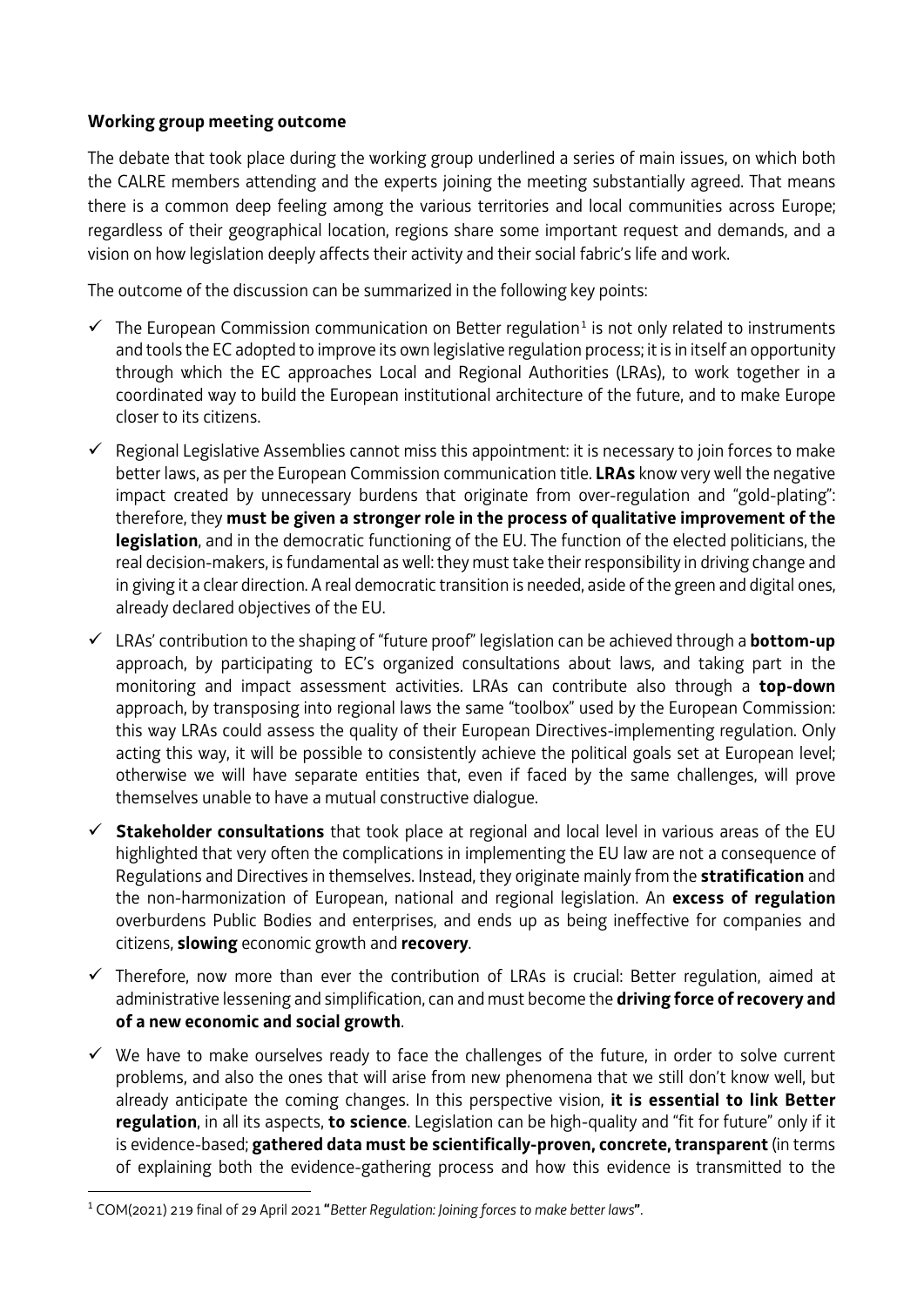general public), comprehensive and constantly up-to-date. Data should be used in a *fair*[2](#page-7-0) way; hence, it would be appropriate to involve the scientific community (Research Centres, Institutes, etc.) since the very beginning of the law-making process, from the consultations phase already. Incorporating the "**strategic foresight**" methodology into the policy-shaping process would be pertinent, too. Integrating strategic foresight into the Better regulation toolbox, with particular reference to the impact assessments, could further support the activities aimed at monitoring suitability and effectiveness of legislation.

- The role of **LRAs** in helping to drive foresight activity and in constantly monitoring the impact of legislation will be **pivotal for the development of a better and more effective regulation, capable of giving new impulse and strength** to European regions' economies and social fabrics in terms of **resilience** and **recovery**, after the devastating effects of the pandemic.
- $\checkmark$  Legislating is a complex, circular process which requires constant monitoring and a feedback loop to allow the possibility to make adjustments. Thus, the importance of evidence-based data on which regulation must be grounded is self-explanatory. In this respect, a major role can be played by digitalization. This is not to be intended as a simple "translation" of the traditional paper documents in an electronic format, or as the possibility to just download files from a website. **Digital growth**  requires a change of mind-set, and the capability of re-engineering processes, with the aim of eliminating all the burdens that make the administrative process so heavy that it interferes with development, and giving therefore the possibility to dedicate more time to the quality of the data we input, and on which the whole process is based.
- It is crucial that, besides the scientific community, also **local actors** are involved and **listened to**, because demands and needs of those who will be directly affected by legislation must permanently be taken into consideration. We cannot underestimate the importance of a direct **link with** the **production sector** and its **enterprises**, and with professionals, cooperation and union representatives, **individuals**, the **civil society**. All of them, as **territorial stakeholders**, can make their own contribution about the knowledge of the burdens that, by making legislation too heavy, substantially undermine economic recovery. A couple of examples: first of all, the agriculture world, that has been asking for a long time for a simplification of the procedures aimed at reaching the goals indicated in the Green Deal agenda. And secondly, Small and Medium Enterprises: an effective assessment of European laws' impact on their activity is of the utmost importance, since in many areas of the EU the manufacturing sector is mostly made of SMEs and microenterprises.
- **Simple and light procedures** will be fundamental to give European businesses the chance to still be competitive in a globalised market. The basic principle is that rules must be produced taking into due account the perspective of those who will later have to implement them (the Public Authorities), and also considering to the needs and requests of those on who the rules will impact (enterprises and citizens). Therefore, a better regulation, aimed primarily at improving the quality of legislation, cannot be postponed anymore. It is necessary to act now, having in mind the post-pandemic economic recovery; and it is also important to pursue the reduction of unnecessary costs, following the "*one in, one out*" approach adopted by the European Commission.
- To spread knowledge about the innovative tools conceived by the EC, a good **communication** action is needed, so to increasingly involve officers of national, regional and local Public Bodies. At the same time, **investing** more on **human resources and education** will make the Regions' contribution to the consultations more continuous and structured.

<span id="page-7-0"></span> $2$  F.A.I.R. = Findable, Accessible, Interoperable, Re-usable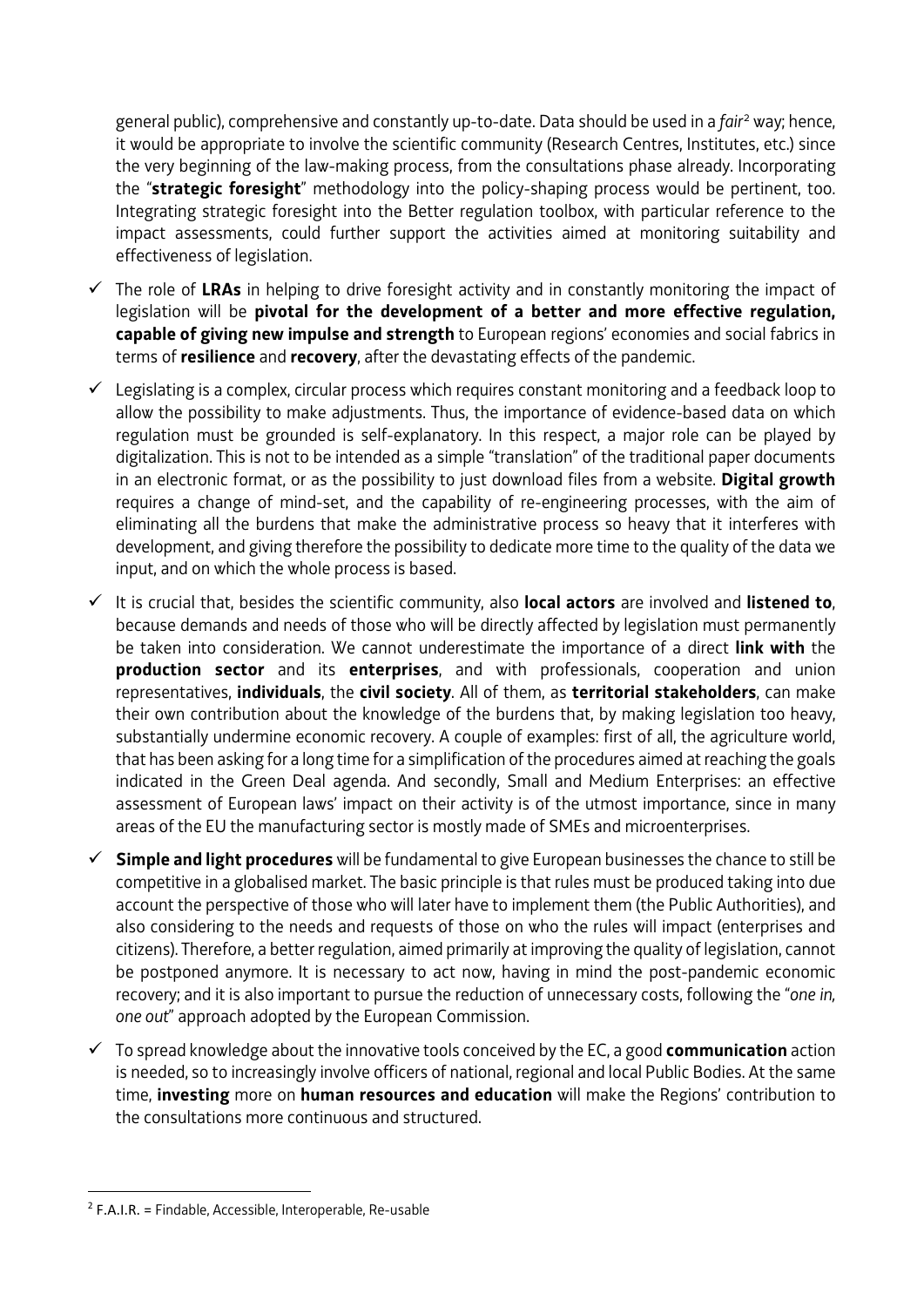- The role of the renewed CoR's **REGHUB 2.0 platform for active subsidiarity** is underlined. Since it implies a **constant monitoring activity** of EU regulations' implementation at regional and local level, the platform places itself very close to citizens, gradually developing a partnership approach that favours cooperation and multilevel governance. RegHub is a concrete example of the good results that can be achieved by strengthening cooperation and solidarity between EU member States, Regions, local authorities and cities. **Collaboration**, and reinforcement of relationships between Regional Legislative Assemblies especially, is the key instrument to rely on, in order to pursue the goal of European economy's recovery.
- $\checkmark$  Presidents of the European Legislative Assemblies are being called to join forces and share best practices and the new Better regulation tools, in order to implement legislative reforms capable of meeting citizens' needs at any level: regional, national and European. In other words, it is about **making the regional Parliaments leading actors in the EU policy making process**, through a circular route that starting from participation in law making comes to implementing rules and governing resources. It is time to act, taking the chance provided by the Conference on the Future of Europe to reaffirm the pivotal role of regional Parliaments in building the new European institutional architecture.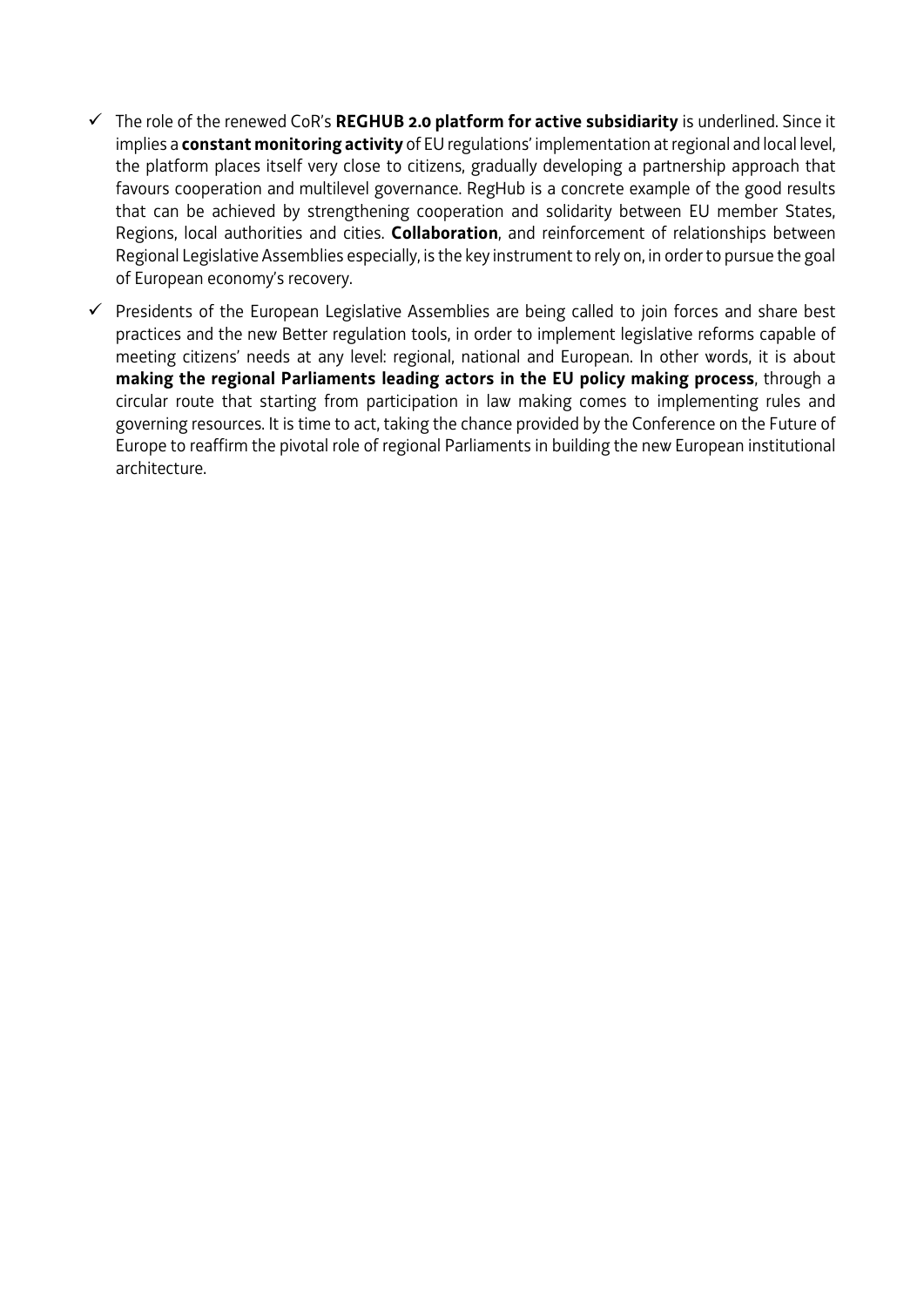# **Conclusions**

The working group meeting ended expressing the wish for, and the members' commitment to, a further fruitful and mutual relationship between the Regional Legislative Assemblies taking part in CALRE.

This **collaboration** will need to be based on **sharing experiences and best practices**, starting from the next meeting already. The main issue, the need of a special focus on the quality of legislation, is repeated; this concept is to be basically understood in terms of transparency and comprehensibility. It is especially important to lessen the burdens imposed by over-regulation in order tomake procedures easier, to favour the entrepreneurial world and, consequently, economic recovery.

The working group underlines once more that it is extremely important for politicians, legislators, administrators, stakeholders and citizens to **share responsibilities**. They all have to play their part, to be a factor in the process of simplification and, therefore, of improving the quality of legislation.

Having that goal in mind, it is deemed as essential to create a **stable network of Legislative Assemblies, scientific institutions, businesses and citizens**. This is intended to be as an interinstitutional alliance that, keeping itself in continuous touch with the EC and the European Parliament, could be able to constantly give a proper feedback on the EC's proposals, and to follow the legislative process until the end. This way it will be possible, also inside CALRE, to develop a synergic collaboration on the issue of Better regulation, to be kept alive and renewed in the course of the successive future working group meetings.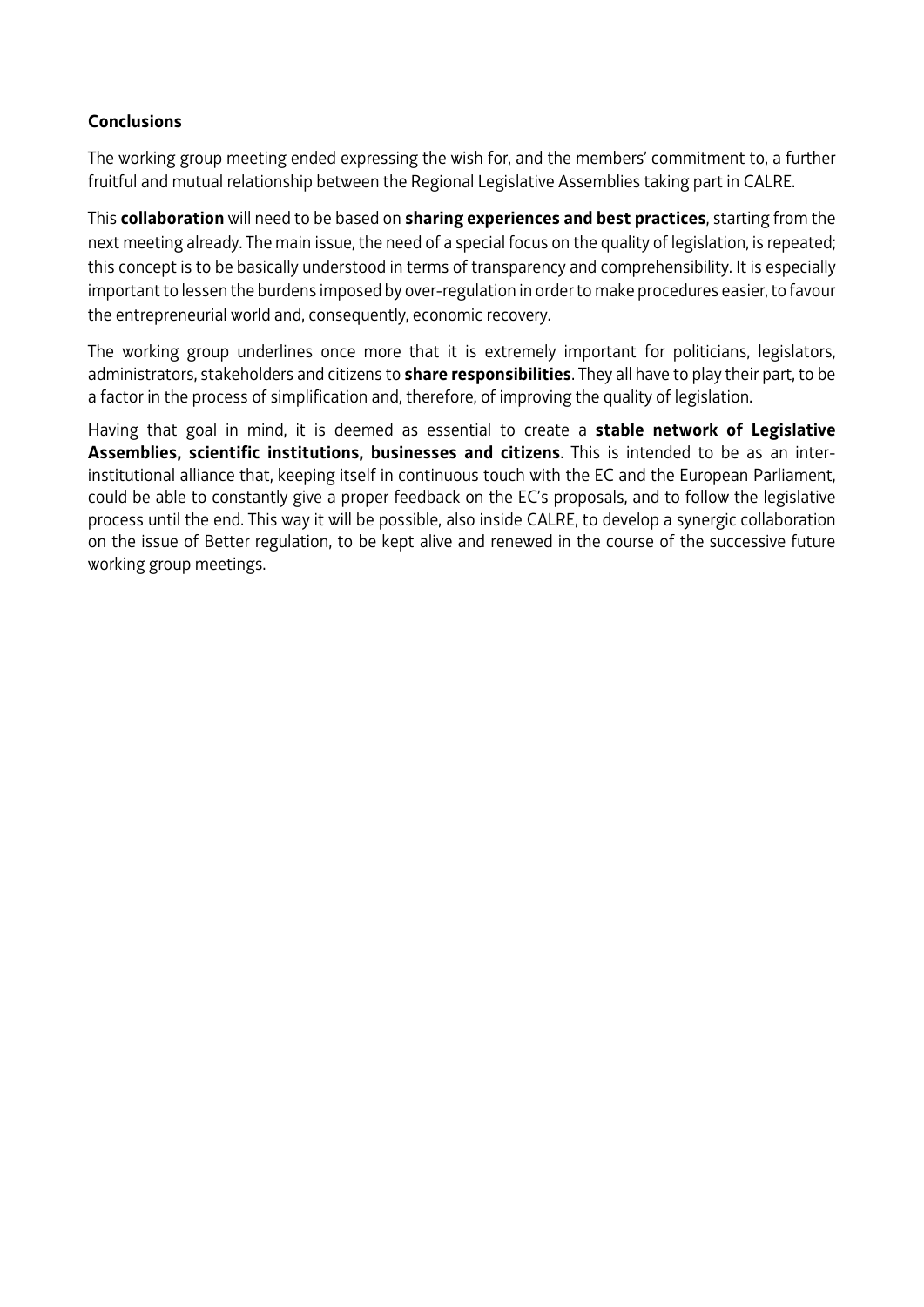

The presentation of Ms Fabiana Scapolo



Mr Stephen Taylor during his speech